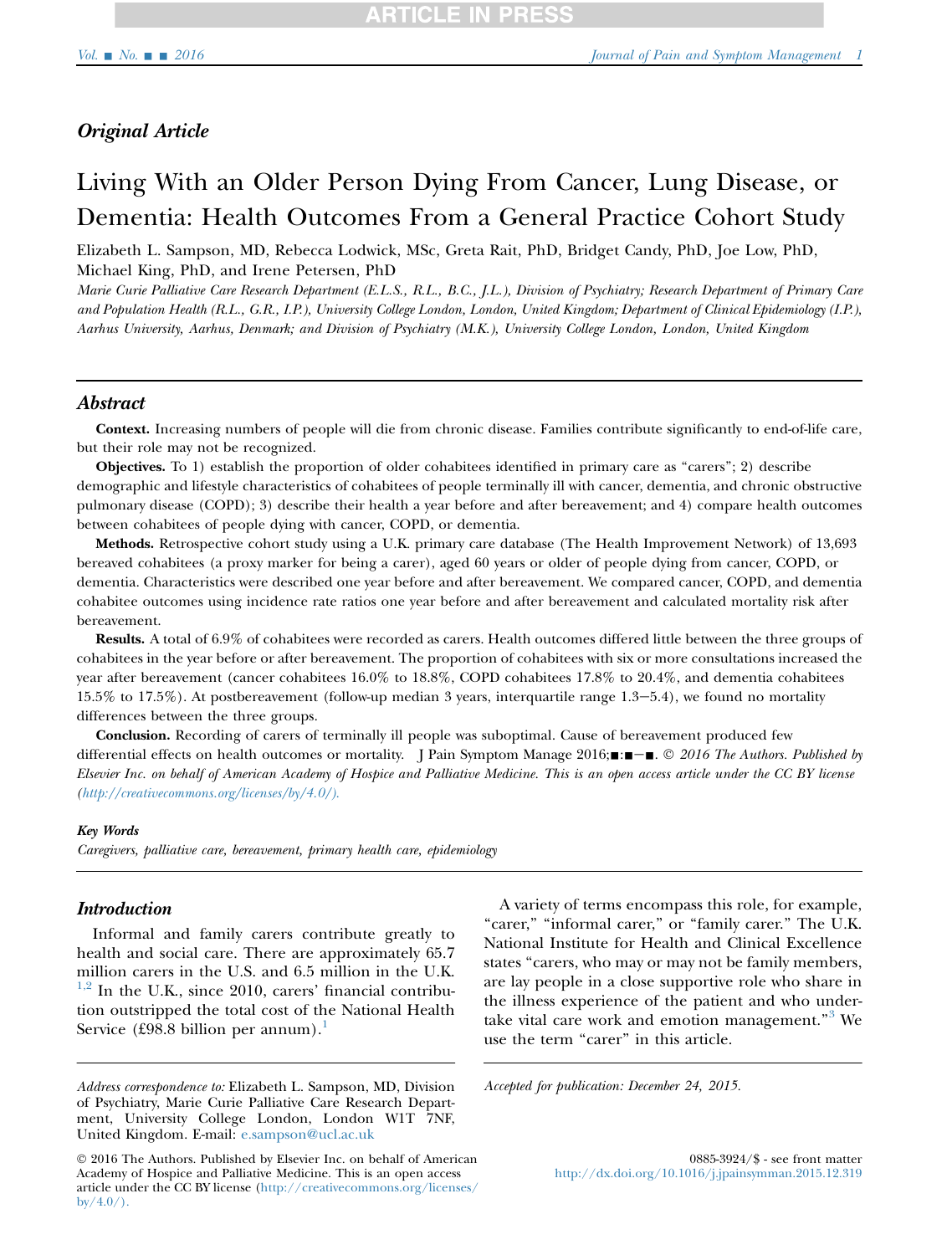Caring for a friend or relative with terminal disease is often willingly undertaken and can be a positive experience but is demanding,  $4,5$  particularly because carers of people with long-term illness are more likely to be older.<sup>[6](#page-8-0)</sup> Studies have mainly focused on psychological outcomes such as depression, $6$  and although carers describe poor self-perceived health,<sup>[7](#page-8-0)</sup> there has been little research on specific health outcomes such as stroke or diabetes.

The death of a spouse may increase mortality, particularly in the first six months after bereavement<sup> $\delta$ </sup> or af-ter an unexpected death.<sup>[9](#page-8-0)</sup> However, there are few longitudinal studies on carers' health when the care recipient is still alive but entering the terminal phase. As policies to increase the number of deaths in patients' own homes become effective, demands on carers will increase.<sup>[10](#page-8-0)</sup> By 2030, the worldwide annual number of deaths is predicted to rise from 58 to 74 million. Research has [focu](#page-8-0)sed on those caring for someone with cancer, $11-13$  but diseases associated with physical and cognitive frailty will contribute most to this increase.<sup>1</sup>

Three "trajectories of dying" have been described, cancer, organ failure (such as chronic obstructive pulmonary disease [COPD]), and frailty (including dementia). $15$  In each trajectory, there will be different health, functional, and psychological problems for which patients will require support from family and friends.<sup>[16,17](#page-8-0)</sup> In addition, each trajectory may have a different impact on carers; for example, longitudinal and qualitative studies have demonstrated how the course of COPD is lengthy and beset with considerable uncertainty.[18,19](#page-8-0) Despite changes in the cause of death, palliative care services still mainly care for those with cancer<sup>[11,20,21](#page-8-0)</sup>; we do not know whether different disease trajectories and inequitable access to palliative care and social support have a differential impact on carer outcomes.<sup>[11](#page-8-0)</sup>

At the end of life, care is often provided to the dying person by a complex and diffuse network of both fam-ily and friends<sup>[22](#page-8-0)</sup>; however, at least half of carers pro-vide care in the same household.<sup>[1](#page-7-0)</sup> They have poorer quality of life and worse health than carers who do not live with the care recipient. $6$  A challenge in conducting research is that family members do not always identify themselves as carers; studying cohabitees of people dying from a progressive disease may overcome this lack of recognition. We need to better understand, in representative populations, the health impact of caring over the latter stages of a terminal illness and into bereavement in noncancer diseases.<sup>[6](#page-8-0)</sup>

### Aims and Objectives

Our aim was to undertake a retrospective national cohort study to describe the demographic characteristics, health outcomes, and primary care service use of cohabitees of people dying with cancer (lung or colorectal), dementia, or COPD during the year before and after bereavement. Our specific objectives were to 1) establish the proportion of cohabitees identified by their general practitioner (GP, family practitioner) as "carers"; 2) describe demographic and lifestyle features of adult cohabitees within twoadult households, of people with cancer, dementia, and COPD who are approaching the end of life; 3) describe the prevalence and incidence of a range of physical and psychological health outcomes and primary care service use in the cohabitee in the time periods covering one year before and after bereavement; and 4) compare differences in health outcomes (including mortality after bereavement) between cohabitees of people dying with cancer, COPD, and dementia.

### Methods

### Data Source

In the U.K., the majority of the population is registered with a GP who provides primary care, free at the point of use. Over 500 general practices contribute data to The Health Improvement Network (THIN), a primary care database containing over 12 million patients, including 3.6 million active patients ([http://](http://www.csdmruk.imshealth.com/) [www.csdmruk.imshealth.com/\)](http://www.csdmruk.imshealth.com/). Prescriptions are entered into the system automatically, and GPs record symptoms and diagnoses using the Read classification system.<sup>[23](#page-8-0)</sup> THIN is broadly representative of the U.K. population.[24](#page-8-0)

# Ethics

The THIN scheme was approved by the National Health Service South-East Multicenter Research Ethics Committee in 2002. Our study received approval from the Scientific Review Committee (August 6, 2013 reference 13-040).

### Population

We identified individuals cohabiting with someone who had died with cancer, dementia, or COPD. For each practice, we used data from when levels of computer usage were considered to be acceptable, and death recording was complete.<sup>[25,26](#page-8-0)</sup> For this analysis, we used being a cohabitee as a ''proxy'' for being a carer, making the assumptions that 1) the majority of these dyads would be spouses or partners and 2) a spouse or partner of a patient who died with cancer, dementia, or COPD would be fulfilling a caring role in the last year of the patient's life and, therefore, "exposed" long term to the stresses that this brings.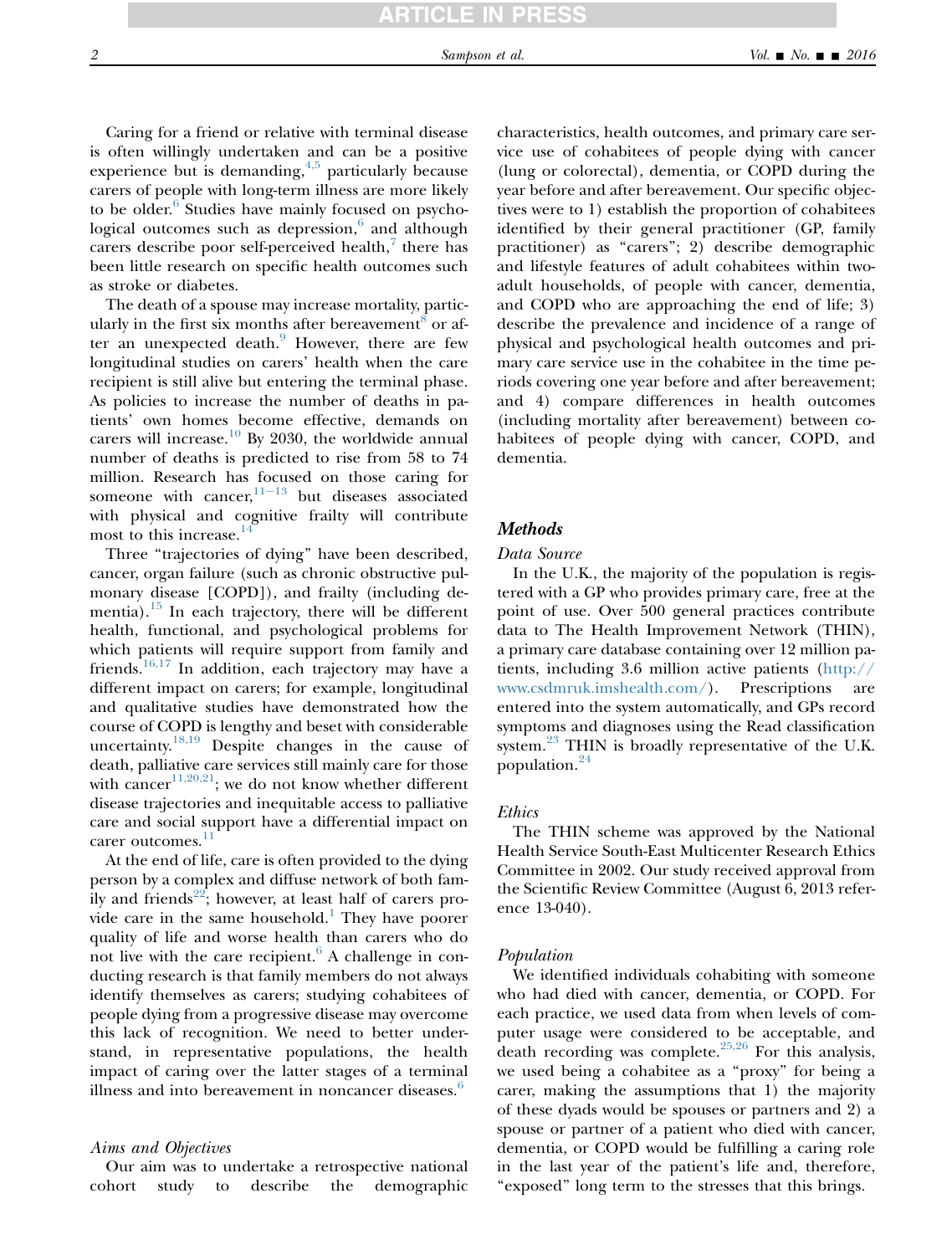**ICLE IN P** 

Using a family number (identifier) in THIN that indicates those in the same household, we identified households where there had been a death between 2003 and 2011 in people aged 40 years or older who had a diagnosis of cancer, dementia, or COPD, according to Read code lists developed using published methodology. $27$  To ensure that we did not select those who had a previous diagnosis of cancer now in remission, cancer diagnoses were restricted to those recorded within five years before the death of the patient. We included the two most common, non-sex-related cancers, lung and colorectal.<sup>[28](#page-8-0)</sup>

Selected individuals were those in households that contained one other adult (i.e., the cohabitee) before the death of the patient. This was to exclude instances where the family number represented blocks of flats or residential homes. We also excluded households with an age gap of greater than 15 years to remove cohabitees living with dying adult children or parents.

The cohort of cohabitees was further restricted to those who had been registered at the practice for at least one year by the date of bereavement; this was to ensure a full year of prebereavement data. Data on individuals in the cohabitee cohort were included from a year before bereavement until up to a year after bereavement. Those individuals for whom information on area-level deprivation was not available were excluded (2%). Cohabitees aged 60 years or older at bereavement were included in the study.

# Characteristics and Outcomes Under Consideration

For the cohabitee cohort, we determined the following sociodemographic and behavioral characteristics: age at the time of bereavement, gender, gender of the deceased person they were cohabiting with, area-level deprivation, excess alcohol use, and current smoking status. Area-level deprivation was available in the data set as quintiles of the Townsend score; the Townsend score is linked to a patient's postcode, based on levels of unemployment, car ownership, home ownership, and household overcrowding. Excess alcohol use, in the three years before bereavement, was defined as either the presence of a Read code indicating heavy alcohol use, or a record of weekly intake exceeding the recommended U.K. upper limit of 14 units in women and 21 units in men. One U.K. unit of alcohol is equivalent to 10 mL (8 g) of ethanol. Individuals were defined as smokers if their recorded smoking status closest to the date of bereavement (and within three years) was as a current smoker.

We developed a Read code list to determine whether the cohabitees had been identified as carers in their medical records. We used Read code lists for hypertension, stroke, and transient ischemic attack, coronary heart disease, diabetes, and cancer to determine whether there was any record of each of these outcomes in the primary care records of the cohabitees during the year before and the year after bereavement. Primary care prescription records, mapped to British National Formulary chapters, were used to determine whether cohabitees had been prescribed antidepressants, hypnotics, or anxiolytics in the year before and the year after bereavement: only newly initiated prescriptions were considered. The number of surgery consultations in primary care was obtained for each cohabitee in the year before and the year after bereavement.

Individuals were followed in this analysis until they transferred out of the practice or until the latest date that data from the practice were available. This allowed consideration of longer term mortality after bereavement. Before and after bereavement, we compared outcomes across the three groups of the cohabitee cohort defined by the condition that their cohabitee had died with: cancer, dementia, or COPD.

# Statistical Analyses

We used Poisson regression for incidence rate ratios (IRRs) for the physical and psychological morbidities comparing the dementia and COPD groups with the cancer group, adjusting IRRs for sex, age, area-level deprivation, smoking status, and alcohol use. For mortality, we calculated adjusted hazard ratios using multivariable Cox proportional hazards modeling, including sex, age, area-level deprivation, smoking status, and alcohol use. Clustering by practice was accounted for by random-effects Poisson regression. Analyses were performed using Stata 13 (StataCorp LP, College Station, TX).

# **Results**

# Cohort Selection

We identified 79,946 individuals aged 40 years or older, who had died with cancer (lung or colorectal), dementia, or COPD between January 2003 and January 2013. After excluding those who did not have a cohabitee (the largest excluded group 61,935) and those with less than one year of followup before bereavement, no Townsend score available or an age difference with the cohabitee of more than 15 years, we identified a cohort of 13,693 bereaved cohabitees [\(Fig. 1\)](#page-3-0).

# Cohort Characteristics

Cohabitees of those who died with dementia were older (median age 82 years, interquartile range  $[IQR]$   $77-86$ ) than those who died with cancer (median age of cohabitee  $75$ , IQR  $69-80$ )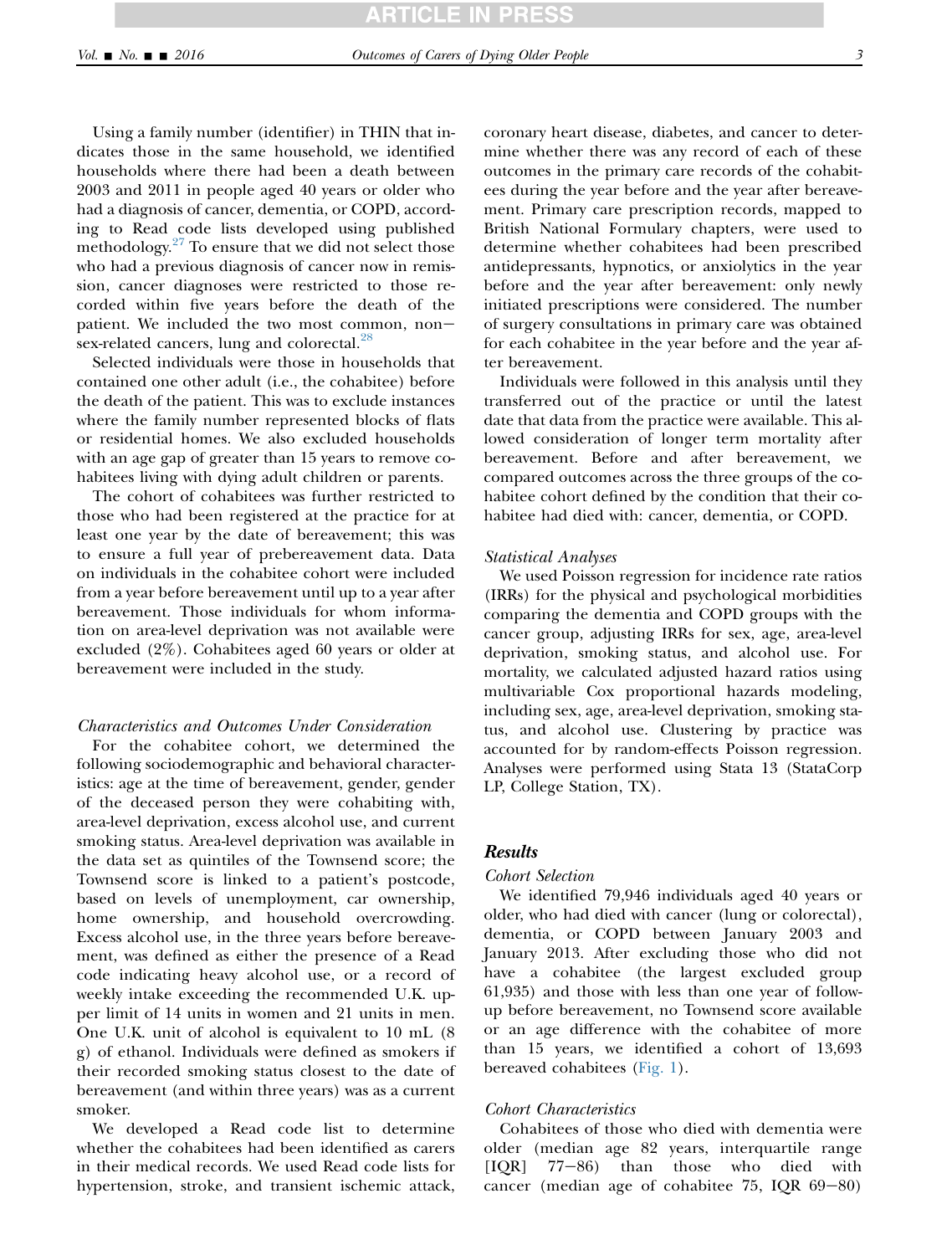<span id="page-3-0"></span>

Fig. 1. Selection of the cohabitee cohort.

or COPD (median age of cohabitee  $77$ , IQR  $71-82$ ). Over two-thirds of cohabitees were female and over 95% were in households of male/female pairs (Table 1). Excess alcohol use was slightly higher in cohabitees of those dying with cancer or COPD

(2.6% and 2.7%) compared to cohabitees of those dying with dementia (1.7%). More cohabitees of patients dying with of COPD (15%) were smokers than cohabitees of those dying with cancer and dementia (12% and 6.7%).

| Cohabitee Characteristic                                          | <b>Patient Diagnosis</b> |              |             |  |
|-------------------------------------------------------------------|--------------------------|--------------|-------------|--|
|                                                                   | Cancer                   | <b>COPD</b>  | Dementia    |  |
| Number                                                            | 4248                     | 6041         | 3404        |  |
| Age <i>median</i> $(IQR)$                                         | $75(69-80)$              | $77(71-82)$  | $82(77-86)$ |  |
| Women $n(\%)$                                                     | 2935 (69)                | 4304 (71)    | 2150 (63)   |  |
| Male/female pairs $n(\%)$                                         | 4185 (99)                | 5928 (98)    | 3230 (95)   |  |
| Townsend deprivation quintile $n(\%)$                             |                          |              |             |  |
| 1 (least deprived)                                                | 1080(25)                 | 1254 (21)    | 898 (26)    |  |
| 2                                                                 | 1021 (24)                | 1334 (22)    | 869 (26)    |  |
| 3                                                                 | 903 (21)                 | 1313 (22)    | 743 (22)    |  |
|                                                                   | 801 (19)                 | 1290 (21)    | 561 (16)    |  |
| 5 (most deprived)                                                 | 443 (10)                 | 850 (14)     | 333 (10)    |  |
| Recorded excess alcohol use <sup><i>a</i></sup>                   | 109(2.6)                 | 163(2.7)     | 56(1.7)     |  |
| Recorded as current smokers <sup><i>a,b</i></sup>                 | 516 (12)                 | 879 (15)     | 227(6.7)    |  |
| Recorded carer status of cohabitee                                |                          |              |             |  |
| Before bereavement: recorded                                      | 137 $(3.2\%)$            | $290(4.8\%)$ | 523 (15.4%) |  |
| as being a carer $n(\%)$                                          |                          |              |             |  |
| After bereavement: recorded as<br>no longer being a carer $n(\%)$ | $23(0.5\%)$              | 63 $(1.0\%)$ | $85(2.5\%)$ |  |

Table 1 Characteristics of Cohabitee Cohort at Time of Bereavement

 $COPD =$  chronic obstructive pulmonary disease;  $IQR =$  interquartile range.

<sup>"</sup>In the three years before the death of the patient.

b Smoking data recorded for 3465 (82%) in the cancer group, 4934 (82%) in the COPD group, 2694 (79%) in the dementia group.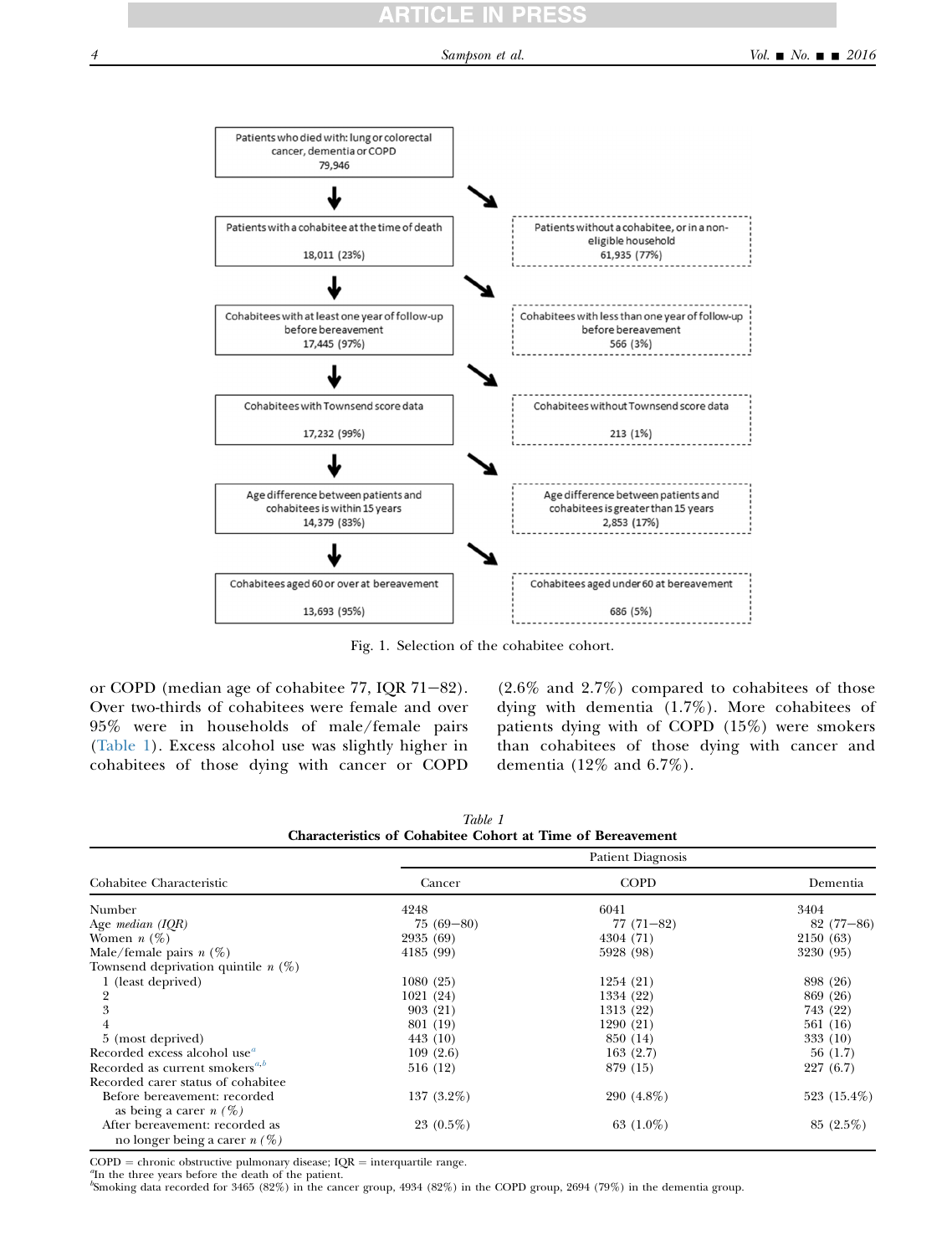### Identification of Cohabitees as Carers

Overall, 6.9% of cohabitees were recorded as being carers by the GP; 15.4% of cohabitees of those with dementia, but fewer of those who died with cancer or COPD (3.2% and 4.8%, respectively) (Table 2).

### Health Before Bereavement

In the year before bereavement, we found few differences in health between cohabitees of people dying from cancer, dementia, or COPD, as indicated by the prevalence of primary consultations for hypertension, stroke or transient ischemic attack, coronary heart disease, and cancer (Table 2). Similarly, there were few differences in prescriptions of psychotropic medications.

### Health After Bereavement

In the year after bereavement, consultations for the health outcomes examined remained similar between cohabitees of those who had died from cancer, COPD,

or dementia. However, there was an increase in prevalence of prescriptions for antidepressants, hypnotics, and anxiolytics for all groups of cohabitees.

The proportion of carers consulting on more than six occasions rose slightly in all three groups (from 16.0% to 18.8% in cohabitees of people dying with cancer; from 17.8% to 20.4% in cohabitees of those dying with COPD; and from 15.5% to 17.5% in cohabitees of those dying with dementia) (Table 2).

# Incidence of Health Outcomes Before and After Bereavement

Before and after bereavement, there were no differences in unadjusted and adjusted IRRs for consultations for hypertension, coronary heart disease, diabetes, and cancer in cohabitees of patients with cancer and those of people with COPD and dementia [\(Fig. 2\)](#page-5-0). There were no significant differences in prescribing of psychotropic medications between the three groups [\(Fig. 2\)](#page-5-0).

| Table 2                                                                                                   |  |  |  |  |  |
|-----------------------------------------------------------------------------------------------------------|--|--|--|--|--|
| Health and Service Use Outcomes in Cohabitees of People With Cancer, COPD, and Dementia, Before and After |  |  |  |  |  |
| <b>Bereavement</b>                                                                                        |  |  |  |  |  |

|                                                               | Patient Diagnosis |                 |               |  |
|---------------------------------------------------------------|-------------------|-----------------|---------------|--|
| Outcome                                                       | Cancer            | <b>COPD</b>     | Dementia      |  |
| Number                                                        | 4248              | 6041            | 3404          |  |
| Year before bereavement                                       |                   |                 |               |  |
| Patients with consultations for                               |                   |                 |               |  |
| Hypertension                                                  | 712 (16.8%)       | $1058(17.5\%)$  | 558 (16.4%)   |  |
| Stroke or TIA                                                 | 46 $(1.1\%)$      | 71 $(1.2\%)$    | 59 $(1.7\%)$  |  |
| Coronary heart disease                                        | 74 (1.7%)         | 159 $(2.6\%)$   | $82(2.4\%)$   |  |
| <b>Diabetes</b>                                               | 487 (11.5%)       | $717(11.9\%)$   | 351 (10.3%)   |  |
| Cancer                                                        | 141 $(3.3\%)$     | 196 $(3.2\%)$   | $127(3.7\%)$  |  |
| Patients with new <sup><math>a</math></sup> prescriptions for |                   |                 |               |  |
| Antidepressants                                               | 248 (6.9%)        | 324 (6.5%)      | 220 (7.9%)    |  |
| Hypnotics                                                     | 193 $(4.9\%)$     | 184 (3.3%)      | 133 $(4.4\%)$ |  |
| Anxiolytics                                                   | $132(3.3\%)$      | 161 $(2.8\%)$   | 88 (2.7%)     |  |
| Number of primary care consultations                          |                   |                 |               |  |
| Median (IQR)                                                  | $3(1-5)$          | $3(1-5)$        | $3(1-5)$      |  |
| Number $(\%)$ with more than six                              | 679 (16.0%)       | $1073(17.8\%)$  | 528 (15.5%)   |  |
| Year after bereavement                                        |                   |                 |               |  |
| Patients with consultations for                               |                   |                 |               |  |
| Hypertension                                                  | 718 (16.9%)       | 1091 $(18.1\%)$ | 546 (16.0%)   |  |
| Stroke or TIA                                                 | $40(0.9\%)$       | 70 (1.2%)       | 51 $(1.5\%)$  |  |
| Coronary heart disease                                        | 82 (1.9%)         | 153 $(2.5\%)$   | 77 $(2.3\%)$  |  |
| <b>Diabetes</b>                                               | 471 $(11.1\%)$    | 687 (11.4%)     | 331 (9.7%)    |  |
| Cancer                                                        | 162 $(3.8\%)$     | 237 (3.9%)      | 164 $(4.8\%)$ |  |
| Patients with new prescriptions for                           |                   |                 |               |  |
| Antidepressants                                               | 395 (11.3%)       | 617 $(12.7%)$   | 260 (9.8%)    |  |
| Hypnotics                                                     | 352 (9.2%)        | 625 $(11.5\%)$  | 201 (6.7%)    |  |
| Anxiolytics                                                   | $237(5.9\%)$      | 384 (6.7%)      | $159(5.0\%)$  |  |
| Number of primary care consultations                          |                   |                 |               |  |
| Median (IQR)                                                  | $3(1-6)$          | $3(1-6)$        | $3(1-5)$      |  |
| Number $(\%)$ with more than six                              | 798 (18.8)        | 1232 (20.4)     | 596 (17.5)    |  |

 $COPD =$  chronic obstructive pulmonary disease;  $IQR =$  interquartile range; TIA = transient ischemic attack.

Included patients did not receive a prescription between two and one years before bereavement. Antidepressants analysis: 3609 included patients in the cancer group, 5008 in the COPD group, 2773 in the dementia group. Hypnotics analysis: 3950 in the cancer group, 5527 in the COPD group, 3048 in the dementia

group. Anxiolytics analysis: 4053 in the cancer group, 5767 in the COPD group, 3247 in the dementia group.<br>"Included patients did not receive a prescription in the year before bereavement. Antidepressants analysis: 3494 in COPD group, 2662 in the dementia group. Hypnotics analysis: 3757 in the cancer group, 5343 in the COPD group, 2915 in the dementia group. Anxiolytics analysis: 3921 in the cancer group, 5606 in the COPD group, 3159 in the dementia group.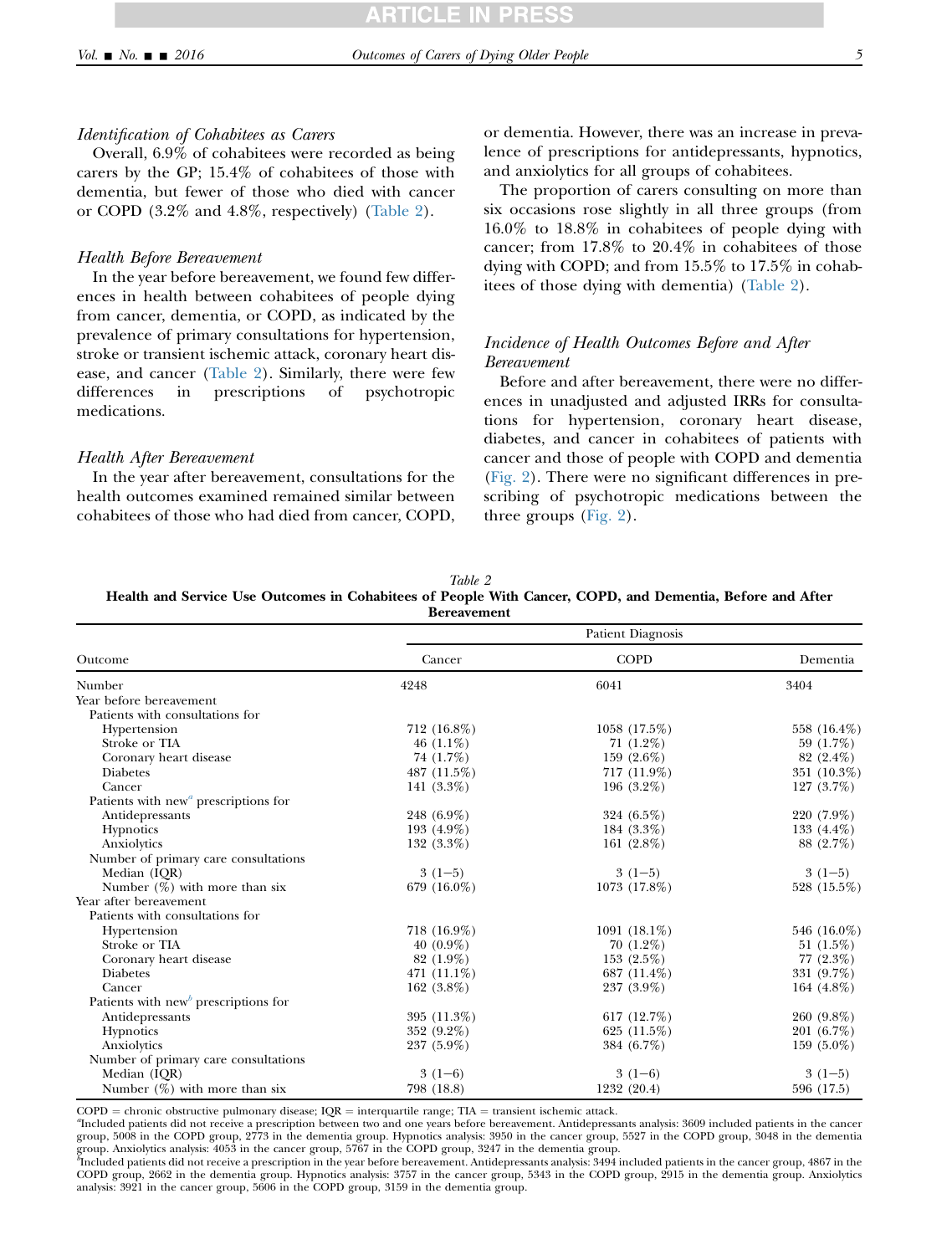<span id="page-5-0"></span>

Fig. 2. Results from univariable and multivariable Poisson regression models of consultations and new prescriptions in the cohabitee cohort by patient diagnosis. Multivariable models additionally include sex, age at bereavement, Townsend deprivation score quintile, excess alcohol use before bereavement, smoking status before bereavement. Clustering by practice was accounted for by random-effects Poisson regression. TIA = transient ischemic attack; CHD = coronary heart disease;  $COPD =$  chronic obstructive pulmonary disease.

In adjusted analyses, cohabitees of people with dementia were less likely to receive new prescriptions for hypnotics after bereavement (IRR 0.82, 95% CI  $0.69-0.99$ ) compared to cohabitees of people with COPD (IRR 1.28,  $95\%$  CI 1.12-1.46) or cancer (reference group).

### Mortality

Follow-up was available for a median (IQR) of 3.0  $(1.3-5.4)$  years after bereavement, during which 2222 (16.2%) died [\(Table 3\)](#page-6-0). The largest proportion of deaths was in cohabitees of those with dementia. The risk of death was higher in the COPD and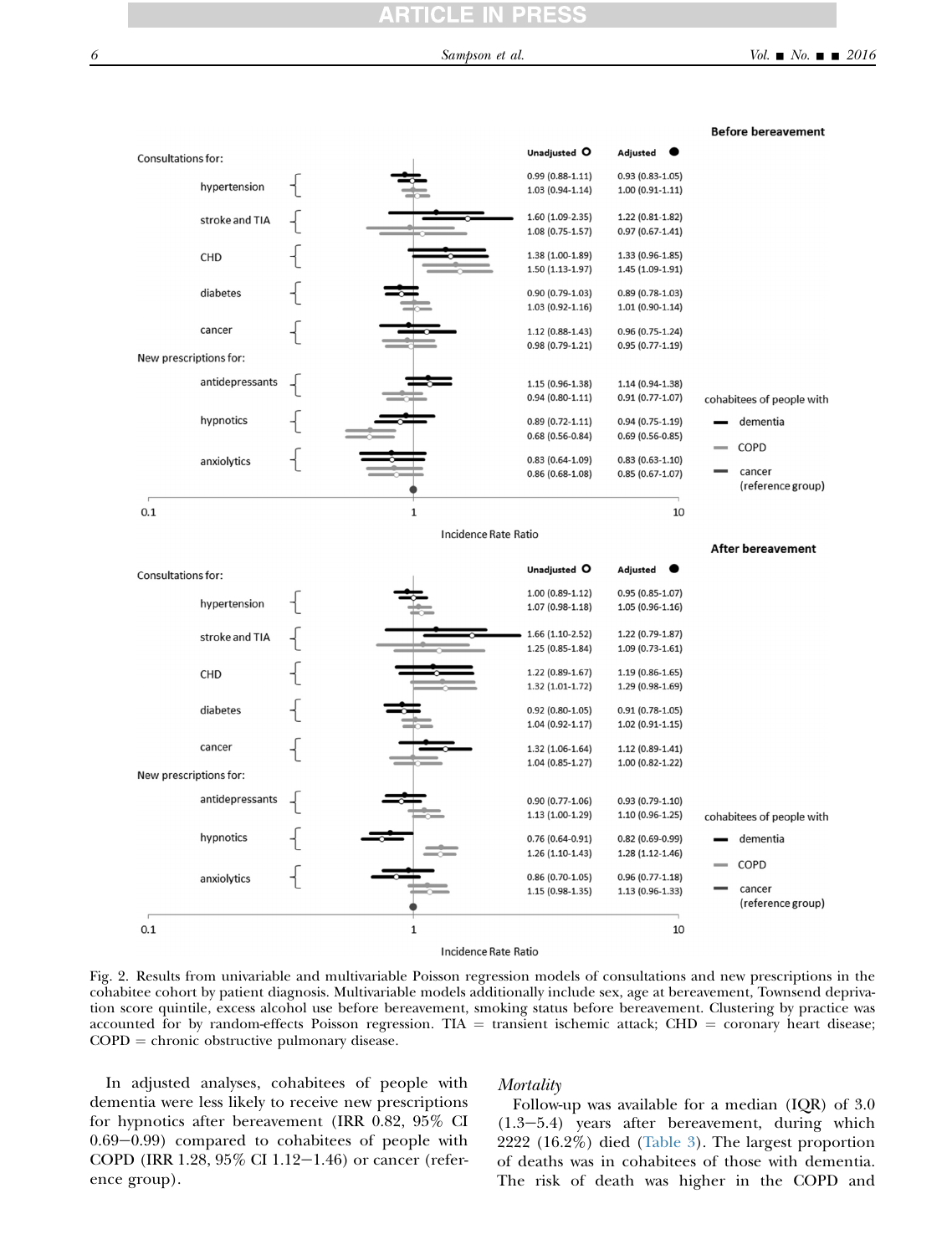ratio

<span id="page-6-0"></span>

| Table 3<br><b>Mortality After Bereavement</b> |                          |             |                                      |  |  |  |
|-----------------------------------------------|--------------------------|-------------|--------------------------------------|--|--|--|
| Statistic                                     | <b>Patient Diagnosis</b> |             |                                      |  |  |  |
|                                               | Cancer                   | <b>COPD</b> | Dementia                             |  |  |  |
| Number                                        | 4248                     | 6041        | 3404                                 |  |  |  |
| Number $(\%)$<br>deaths                       | 535 (12.6)               | 1020(16.9)  | 667 (19.6)                           |  |  |  |
| Unadjusted<br>hazard ratio                    | 1                        |             | $1.35(1.22-1.50)$ 1.84 $(1.64-2.06)$ |  |  |  |
| Adjusted hazard                               |                          |             | $1.13(1.02-1.26)$ 1.10 $(0.97-1.24)$ |  |  |  |

 $COPD =$  chronic obstructive pulmonary disease.

Adjusted hazard ratio from a multivariable Cox proportional hazards model including sex, age, area-level deprivation, smoking status, and alcohol use. P-value for test of difference between groups: <0.001 in univariable model, 0.064 in multivariable model.

dementia groups compared to the cancer group, with hazard ratios  $1.35$  (95% CI 1.22-1.50) for the COPD group and  $1.84$  (95% CI 1.64-2.06) for the dementia group. However, after adjustment for confounders, there was no significant difference in mortality risk between the three groups.

### **Discussion**

We identified a cohort of over 13,000 bereaved cohabitees, but few were recorded as being carers by their GPs. There are complex reasons why carers of those reaching the end of life may not be formally identified. The term "carer" is one imposed by service providers and may not be accepted or felt relevant by the carers themselves. They may not need help when they are asked and only seek assistance at a time of crisis. They may feel guilty or ambivalent about ''not coping,'' or have difficulty in acknowledging how serious the illness is.<sup>[29,30](#page-8-0)</sup>

A higher proportion of cohabitees of people with dementia were recognized as carers. This may have been driven by policy, in particular the English National Dementia Strategy, $31$  which promotes the recognition of dementia in primary care. After this, GPs were incentivized to create a register of patients diagnosed with dementia and address their needs.

We found little difference between the three groups of cohabitees in health or psychological outcomes in the year before or after bereavement. After bereavement, there was an increase in prescriptions for antidepressants, hypnotics, and anxiolytics. There was an increase in primary care consultations in the year after bereavement but no difference in longer term mortality risk between the three groups. Most previous work on caring at the end of life has been in cancer where it is often stated that there is a more predictable disease trajectory and access to services is better.<sup>[10,20,21](#page-8-0)</sup> It has been suggested that carers of people with a more

unpredictable disease trajectory (such as dementia or COPD) may have poorer access to palliative care support $10$  and experience higher stress and worse health. This is particularly emphasized in dementia where carers manage behavioral disturbance. $32$  However, we found that all three groups of cohabitees had similar health outcomes.

There are a number of possible explanations for our findings. Although it is assumed it is more stressful caring for a person with dementia, the burden of caring for someone with cancer or COPD may be as great, but different in nature. A person dying with COPD may have significant physical nursing needs at home. $21$  Our results also may be explained by the "healthy caregiver effect": healthier older people are selected into a caregiving role.<sup>[33](#page-8-0)</sup> Carers who could not cope may have already moved the care recipient to a care home. In addition, those cohabitees who were in poor health may have died before their care recipient and these were excluded. Thus the carers in our cohort may have had similar levels of overall ''resilience'' leading to fewer differences in health outcomes between the groups. Caring is a highly individual experience, and studies of carers of people with dementia and cancer suggest that it is not specific symptom, but carers' appraisal of the situation that determines how they cope.<sup>34,35</sup> It also may be that more systemic factors, such as the availability of support, influence health after bereavement rather than the cause of bereavement itself.<sup>[6](#page-8-0)</sup>

The proportion of cohabitees having more than six consultations per year rose slightly in all three groups after bereavement. This has been found in previous studies, $13$  and the effect is maintained up to five years after the loss. $36$  We identified spouse pairs who are, by selection for this study, attending the same general practice; staff are likely to be aware of the bereave-ment and may have offered increased support.<sup>[37](#page-8-0)</sup> It has been suggested that carers of those dying from cancer receive better care because they are supported by hospices.<sup>[38](#page-8-0)</sup> Our findings suggest that cohabitees of those dying from cancer, COPD, and dementia received similar levels of primary care support.

Bereavement is emotionally stressful and a significant proportion of carers develop complicated grief, depression, or anxiety.<sup>[39](#page-9-0)</sup> We found an increase in prescriptions for antidepressants, hypnotics, and anxiolytics, in keeping with findings that one in five older people will receive a new psychotropic drug prescription in the year after bereavement. $40$  We did find, however, that carers of people who died with dementia had a lower rate of new prescriptions for hypnotics. It may be that their sleep improved after bereavement as they no longer had to manage the nocturnal disturbance that occurs in dementia, or this may be artifact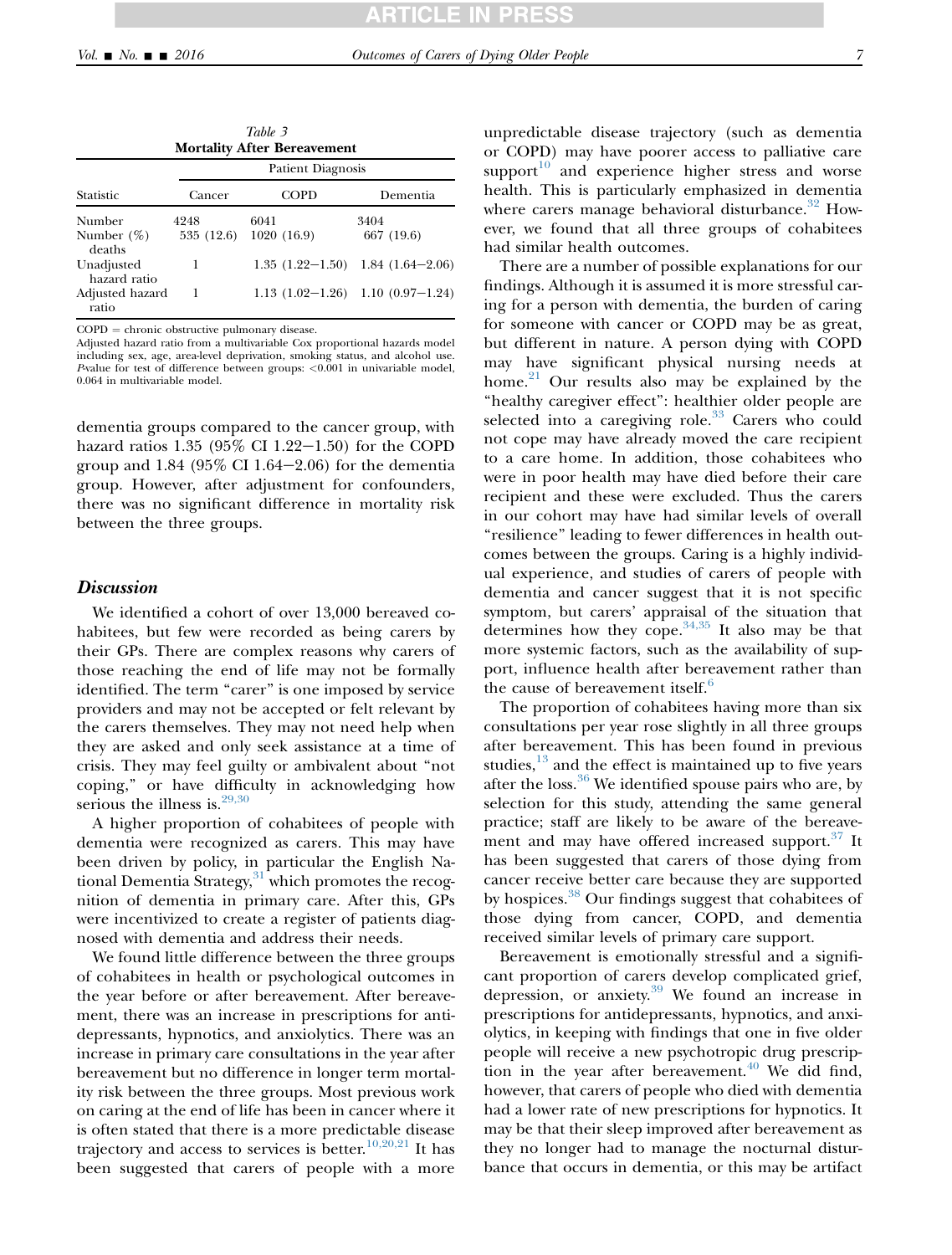<span id="page-7-0"></span>as cohabitees of people with dementia may have already been prescribed hypnotics before bereavement and, therefore, in receipt of fewer new prescriptions after bereavement.

We found no significant difference in mortality between our three groups of cohabitees. In unadjusted analysis, mortality risk was significantly increased in cohabitees of those with dementia (hazard ratio 1.84,  $95\%$  CI 1.64–2.06); however, controlled analysis suggested that older age mainly influenced this. Despite consistent findings that caregivers have poorer health, the literature on caregiver mortality is contradictory. Two large studies $41,42$  found that spouses experienced significantly increased risk of mortality. However, others demonstrate reduced mortality risk in caregivers.[13,33,43,44](#page-8-0) This may, in part, be a result of the "healthy caregiver effect," or the fact that long-term chronic disease of any type gives caregivers the opportunity to adapt, reflect, and act on their own health. In addition, sudden unexpected bereavement has a greater relative mortality impact than bereavement preceded by chronic disease.<sup>[9](#page-8-0)</sup>

### Strengths and Limitations

Using a large general practice database that represents routine clinical practice in U.K., primary care avoids the recruitment challenges, selection, and recall bias inherent in many longitudinal cohort studies of carers. In particular, those carers who are most stressed by their role are less likely to participate in research.<sup>[45](#page-9-0)</sup> Our methodology overcomes this issue. We assumed that cohabitees are fulfilling a caring role; we have used being a cohabitee as a ''proxy'' for being a carer and thus assumed that they are exposed to the stresses this brings. We cannot be sure that all cohabiting pairs were spouses. However, the contrasting sex of the pairs (99% male/female pairs for cancer cohabitees and 98% for COPD cohabitees) suggests that this is the case. This limitation would occur in all three of the groups of cohabitees that we compared, but, slightly fewer of the dementia cohabitees were in male/female pairs (95%). This may reflect the older age of this cohort and that some of these cohabitees may have been siblings who had moved in together because of prior spouse bereavement, increasing dependency or following the diagnosis of dementia. Dementia is underrecognized in primary care in the U.K. $46,47$  Thus, it may be that our cohort was more likely to contain those whose dementia was recognized because of problematic symptoms or carer stress. For COPD, there is evidence that observed prevalence in the THIN database is similar to national data. $48$  The recording of death in the THIN database has been validated.<sup>[49](#page-9-0)</sup> We identified people who died with a particular diagnosis and studied outcomes in their

cohabitees, but we cannot be sure that cancer, COPD, or dementia was the actual cause of death. There may have been residual confounding, and we may not have adjusted for all variables influencing our outcomes. We selected a limited number of health outcomes based on the commonest causes of death and comorbidity in the U.K. $50$  Future studies could examine a wider range of carer health outcomes.

### Implications

In general practice, we may underestimate the number of family and other close persons caring for a dying person. Day-to-day, GPs may acknowledge this and support carers, but, if not coded, this work is not acknowledged by services and policy makers. Identifying carers is a key step toward providing appropriate health care, for example, supportive interventions may improve carers' psychological distress.<sup>[12](#page-8-0)</sup>

Our finding that cohabitee health was similar both before and after bereavement, whether the cared-for person died of cancer, COPD, or dementia, suggests that these diseases, with differing trajectories of decline, produce similar effects on carers. Complex interventions that involve proactively seeking carers in primary care are in development, $30$  but these may need to be implemented via top-down policy incentives.[45](#page-9-0)

# Disclosures and Acknowledgments

This study was funded by the Dimbleby Marie Curie Cancer Care Research Fund (grant number DCMC-RF-12-07). The funders had no role in study design, data collection and analysis, decision to publish, or preparation of the article. The authors declare that no competing interests exist.

The authors thank Dr. Kirsten Moore for her advice on the article.

### References

1. Carers UK Policy Briefing. Facts about caring. Carers UK (online), 2014. Available at: [http://www.carersuk.org/](http://www.carersuk.org/for-professionals/policy/policy-library/facts-about-carers-2014) [for-professionals/policy/policy-library/facts-about-carers-](http://www.carersuk.org/for-professionals/policy/policy-library/facts-about-carers-2014)[2014.](http://www.carersuk.org/for-professionals/policy/policy-library/facts-about-carers-2014) Accessed April 29, 2015.

2. Family Caregiver Alliance Report. Selected caregiver statistics. Family Caregiver Alliance (online), 2015. Available at: [https://caregiver.org/selected-caregiver-statistics.](https://caregiver.org/selected-caregiver-statistics) Accessed April 29, 2015.

3. National Institute for Health and Clinical Excellence Report. Guidance on cancer services improving supportive and palliative care for adults with cancer: The manual. National Institute for Health and Clinical Excellence (online), 2013. Available at: [http://www.nice.org.uk/nicemedia/live/](http://www.nice.org.uk/nicemedia/live/10893/28816/28816.pdf) [10893/28816/28816.pdf](http://www.nice.org.uk/nicemedia/live/10893/28816/28816.pdf). Accessed April 29, 2015.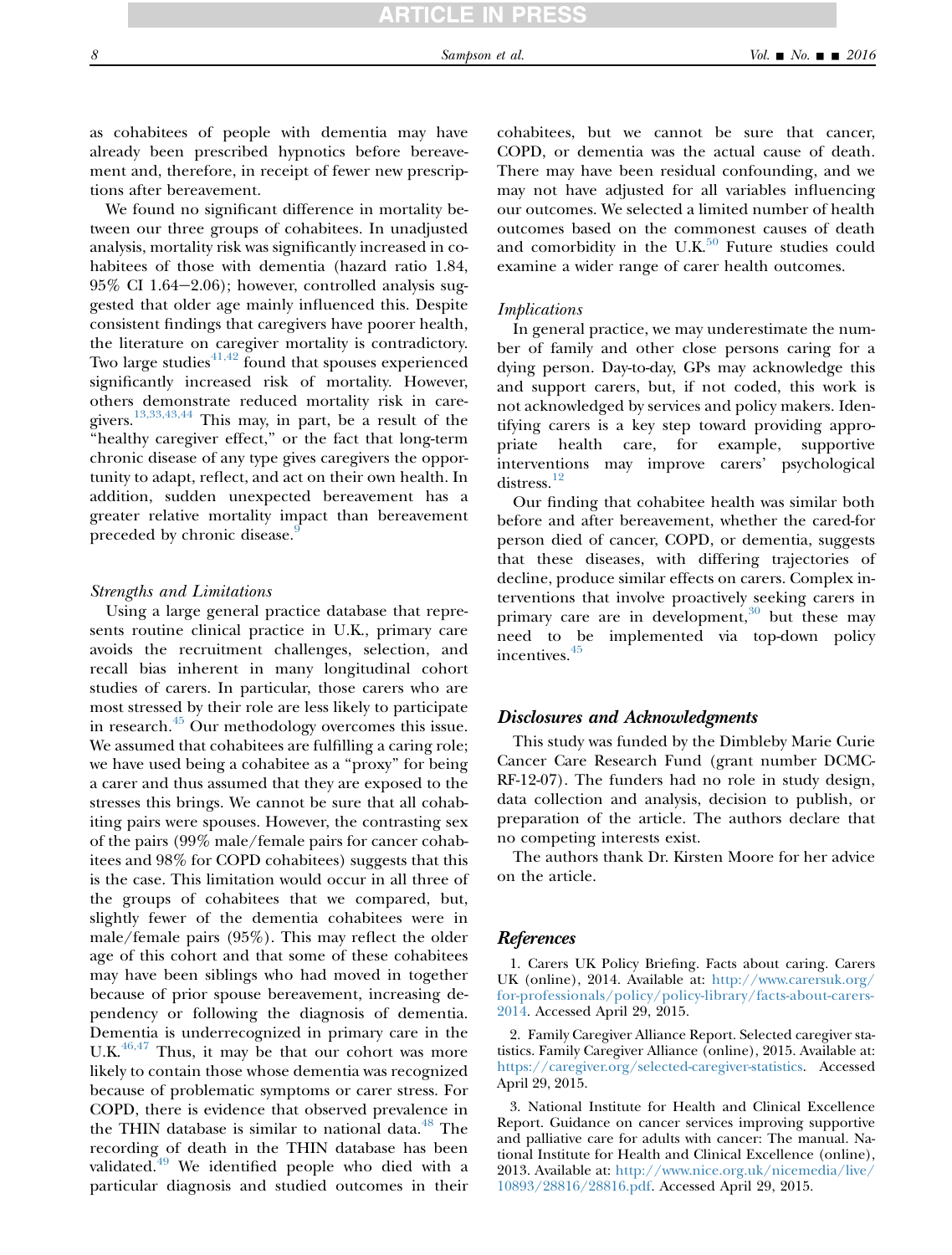RTICLE IN PRESS

<span id="page-8-0"></span>4. [Payne S, Hudson P. Assessing the family and caregivers.](http://refhub.elsevier.com/S0885-3924(16)00059-2/sref4) [In: Walsh D, Caraceni AT, Faisinger R, eds. Palliative medi](http://refhub.elsevier.com/S0885-3924(16)00059-2/sref4)[cine: Expert consult, 1st ed. New York: Elsevier, 1990](http://refhub.elsevier.com/S0885-3924(16)00059-2/sref4).

5. [Milberg A, Strang P, Jakobsson M. Next of kin's experi](http://refhub.elsevier.com/S0885-3924(16)00059-2/sref5)[ence of powerlessness and helplessness in palliative home](http://refhub.elsevier.com/S0885-3924(16)00059-2/sref5) care. Support Care Cancer  $2004;12:120-128$ .

6. [Pinquart M, Sorensen S. Correlates of physical health of](http://refhub.elsevier.com/S0885-3924(16)00059-2/sref6) [informal caregivers: a meta-analysis. J Gerontol B Psychol Sci](http://refhub.elsevier.com/S0885-3924(16)00059-2/sref6) [Soc Sci 2007;62:126](http://refhub.elsevier.com/S0885-3924(16)00059-2/sref6)-137.

7. [Anderson LA, Edwards VJ, Pearson WS, et al. Adult](http://refhub.elsevier.com/S0885-3924(16)00059-2/sref7) [caregivers in the United States: characteristics and differ](http://refhub.elsevier.com/S0885-3924(16)00059-2/sref7)[ences in well-being, by caregiver age and caregiving status.](http://refhub.elsevier.com/S0885-3924(16)00059-2/sref7) [Prev Chronic Dis 2013;10:E135.](http://refhub.elsevier.com/S0885-3924(16)00059-2/sref7)

8. [Moon JR, Kondo N, Glymour MM, Subramanian SV.](http://refhub.elsevier.com/S0885-3924(16)00059-2/sref8) [Widowhood and mortality: a meta-analysis. PLoS One](http://refhub.elsevier.com/S0885-3924(16)00059-2/sref8) [2011;6:e23465.](http://refhub.elsevier.com/S0885-3924(16)00059-2/sref8)

9. [Shah SM, Carey IM, Harris T, et al. The effect of unex](http://refhub.elsevier.com/S0885-3924(16)00059-2/sref9)[pected bereavement on mortality in older couples. Am](http://refhub.elsevier.com/S0885-3924(16)00059-2/sref9) J Public Health  $2013;103:1140-1145$ .

10. [Department of Health. End of life care strategy: Pro](http://refhub.elsevier.com/S0885-3924(16)00059-2/sref10)[moting high quality care for all adults at the end of life. Lon](http://refhub.elsevier.com/S0885-3924(16)00059-2/sref10)[don, UK: Department of Health, 2008.](http://refhub.elsevier.com/S0885-3924(16)00059-2/sref10)

11. [Grande G, Stajduhar K, Aoun S, et al. Supporting lay](http://refhub.elsevier.com/S0885-3924(16)00059-2/sref11) [carers in end of life care: current gaps and future priorities.](http://refhub.elsevier.com/S0885-3924(16)00059-2/sref11) [Palliat Med 2009;23:339](http://refhub.elsevier.com/S0885-3924(16)00059-2/sref11)-344.

12. [Candy B, Jones L, Drake R, Leurent B, King M. Inter](http://refhub.elsevier.com/S0885-3924(16)00059-2/sref12)[ventions for supporting informal caregivers of patients in](http://refhub.elsevier.com/S0885-3924(16)00059-2/sref12) [the terminal phase of a disease. Cochrane Database Syst](http://refhub.elsevier.com/S0885-3924(16)00059-2/sref12) [Rev 2011;CD007617.](http://refhub.elsevier.com/S0885-3924(16)00059-2/sref12)

13. [King M, Vasanthan M, Petersen I, et al. Mortality and](http://refhub.elsevier.com/S0885-3924(16)00059-2/sref13) [medical care after bereavement: a general practice cohort](http://refhub.elsevier.com/S0885-3924(16)00059-2/sref13) [study. PLoS One 2013;8:e52561.](http://refhub.elsevier.com/S0885-3924(16)00059-2/sref13)

14. World Health Organization. Health statistics and information systems. Updated projections Glob mortality burden Dis, 2002-2030: data sources, methods and results. Available at: [http://www.who.int/healthinfo/global\\_burden\\_disease/](http://www.who.int/healthinfo/global_burden_disease/projections2002/en/) [projections2002/en/.](http://www.who.int/healthinfo/global_burden_disease/projections2002/en/) Accessed April 29, 2015.

15. [Murray SA, Sheikh A. Palliative care beyond cancer:](http://refhub.elsevier.com/S0885-3924(16)00059-2/sref15) care for all at the end of life. BMJ  $2008;336:958-959$ .

16. [Brayne C, Gao L, Dewey M, Matthews FE. Dementia](http://refhub.elsevier.com/S0885-3924(16)00059-2/sref16) [before death in ageing societies](http://refhub.elsevier.com/S0885-3924(16)00059-2/sref16)-the promise of prevention [and the reality. Plos Med 2006;3:e397](http://refhub.elsevier.com/S0885-3924(16)00059-2/sref16).

17. [Murray CJ, Lopez AD. Alternative projections of mortal](http://refhub.elsevier.com/S0885-3924(16)00059-2/sref17)[ity and disability by cause 1990-2020: Global Burden of Dis](http://refhub.elsevier.com/S0885-3924(16)00059-2/sref17)[ease Study. Lancet 1997;349:1498](http://refhub.elsevier.com/S0885-3924(16)00059-2/sref17)-1504.

18. [Currow D, Ward A, Clark K, et al. Caregivers for people](http://refhub.elsevier.com/S0885-3924(16)00059-2/sref18) [with end-stage lung disease: characteristics and unmet needs](http://refhub.elsevier.com/S0885-3924(16)00059-2/sref18) [in the whole population. Int J Chron Obstruct Pulmon Dis](http://refhub.elsevier.com/S0885-3924(16)00059-2/sref18) [2008;3:753](http://refhub.elsevier.com/S0885-3924(16)00059-2/sref18)-762.

19. [Philip J, Gold M, Brand C, et al. Facilitating change and](http://refhub.elsevier.com/S0885-3924(16)00059-2/sref19) [adaptation: the experiences of current and bereaved carers](http://refhub.elsevier.com/S0885-3924(16)00059-2/sref19) [of patients with severe chronic obstructive pulmonary dis](http://refhub.elsevier.com/S0885-3924(16)00059-2/sref19)[ease. J Palliat Med 2014;17:421](http://refhub.elsevier.com/S0885-3924(16)00059-2/sref19)-427.

20. [Sampson EL, Burns A, Richards M. Improving end-of](http://refhub.elsevier.com/S0885-3924(16)00059-2/sref20)[life care for people with dementia. Br J Psychiatry 2011;](http://refhub.elsevier.com/S0885-3924(16)00059-2/sref20) [199:357](http://refhub.elsevier.com/S0885-3924(16)00059-2/sref20)-359.

21. [Pinnock H, Kendall M, Murray SA, et al. Living and](http://refhub.elsevier.com/S0885-3924(16)00059-2/sref21) [dying with severe chronic obstructive pulmonary disease:](http://refhub.elsevier.com/S0885-3924(16)00059-2/sref21) [multi-perspective longitudinal qualitative study. BMJ Sup](http://refhub.elsevier.com/S0885-3924(16)00059-2/sref21)[port Palliat Care 2011;1:174](http://refhub.elsevier.com/S0885-3924(16)00059-2/sref21)-183.

22. [Burns CM, Abernethy AP, Dal Grande E, Currow DC.](http://refhub.elsevier.com/S0885-3924(16)00059-2/sref22) [Uncovering an invisible network of direct caregivers at the](http://refhub.elsevier.com/S0885-3924(16)00059-2/sref22) end of life: a population study. Palliat Med  $2013;27:608-615$ .

23. [Booth N. What are the read codes? Health Libr Rev](http://refhub.elsevier.com/S0885-3924(16)00059-2/sref23) [1994;11:177](http://refhub.elsevier.com/S0885-3924(16)00059-2/sref23)-182.

24. [Blak BT, Thompson M, Dattani H, Bourke A. General](http://refhub.elsevier.com/S0885-3924(16)00059-2/sref24)[isability of The Health Improvement Network \(THIN\) data](http://refhub.elsevier.com/S0885-3924(16)00059-2/sref24)[base: demographics, chronic disease prevalence and](http://refhub.elsevier.com/S0885-3924(16)00059-2/sref24) mortality rates. Inform Prim Care  $2011;19:251-255$ .

25. [Horsfall L, Walters K, Petersen I. Identifying periods of](http://refhub.elsevier.com/S0885-3924(16)00059-2/sref25) [acceptable computer usage in primary care research data](http://refhub.elsevier.com/S0885-3924(16)00059-2/sref25)[bases. Pharmacoepidemiol Drug Saf 2013;22:64](http://refhub.elsevier.com/S0885-3924(16)00059-2/sref25)-69.

26. [Maguire A, Blak BT, Thompson M. The importance of](http://refhub.elsevier.com/S0885-3924(16)00059-2/sref26) [defining periods of complete mortality reporting for](http://refhub.elsevier.com/S0885-3924(16)00059-2/sref26) [research using automated data from primary care. Pharma](http://refhub.elsevier.com/S0885-3924(16)00059-2/sref26)coepidemiol Drug Saf  $2009;18:76-83$ .

27. [Dave S, Petersen I. Creating medical and drug code](http://refhub.elsevier.com/S0885-3924(16)00059-2/sref27) [lists to identify cases in primary care databases. Pharmacoe](http://refhub.elsevier.com/S0885-3924(16)00059-2/sref27)[pidemiol Drug Saf 2009;18:704](http://refhub.elsevier.com/S0885-3924(16)00059-2/sref27)-707.

28. Office for National Statistics. Ten most common cancers amongst males and females 2014. Available at: [http://www.ons.gov.uk/ons/rel/vsob1/cancer-statistics-regi](http://www.ons.gov.uk/ons/rel/vsob1/cancer-statistics-registrations%5fengland%5fseries-mb1-/no%5f43%5f2012/info-most-common-cancers.html) strations-england-series-mb1-/no-43-[2012/info-most](http://www.ons.gov.uk/ons/rel/vsob1/cancer-statistics-registrations%5fengland%5fseries-mb1-/no%5f43%5f2012/info-most-common-cancers.html)[common-cancers.html](http://www.ons.gov.uk/ons/rel/vsob1/cancer-statistics-registrations%5fengland%5fseries-mb1-/no%5f43%5f2012/info-most-common-cancers.html). Accessed April 29 2015.

29. [Funk L, Stajduhar K, Toye C, et al. Part 2: home-based](http://refhub.elsevier.com/S0885-3924(16)00059-2/sref29) [family caregiving at the end of life: a comprehensive review](http://refhub.elsevier.com/S0885-3924(16)00059-2/sref29) [of published qualitative research \(1998-2008\). Palliat Med](http://refhub.elsevier.com/S0885-3924(16)00059-2/sref29)  $2010;24:594-607.$  $2010;24:594-607.$ 

30. [Carduff E, Finucane A, Kendall M, et al. Understanding](http://refhub.elsevier.com/S0885-3924(16)00059-2/sref30) [the barriers to identifying carers of people with advanced](http://refhub.elsevier.com/S0885-3924(16)00059-2/sref30) [illness in primary care: triangulating three data sources.](http://refhub.elsevier.com/S0885-3924(16)00059-2/sref30) [BMC Fam Pract 2014;15:48](http://refhub.elsevier.com/S0885-3924(16)00059-2/sref30).

31. [Banerjee S, Owen. Living well with dementia: A na](http://refhub.elsevier.com/S0885-3924(16)00059-2/sref31)[tional dementia strategy. London: Department of Health,](http://refhub.elsevier.com/S0885-3924(16)00059-2/sref31) [2009.](http://refhub.elsevier.com/S0885-3924(16)00059-2/sref31)

32. [Kim H, Chang M, Rose K, Kim S. Predictors of care](http://refhub.elsevier.com/S0885-3924(16)00059-2/sref32)[giver burden in caregivers of individuals with dementia.](http://refhub.elsevier.com/S0885-3924(16)00059-2/sref32) J Adv Nurs  $2012;68:846-855$ .

33. [Brown SL, Smith DM, Schulz R, et al. Caregiving](http://refhub.elsevier.com/S0885-3924(16)00059-2/sref33) [behavior is associated with decreased mortality risk. Psychol](http://refhub.elsevier.com/S0885-3924(16)00059-2/sref33) [Sci 2009;20:488](http://refhub.elsevier.com/S0885-3924(16)00059-2/sref33)-494.

34. [Vernooij-Dassen MJ, Persoon JM, Felling AJ. Predictors](http://refhub.elsevier.com/S0885-3924(16)00059-2/sref34) [of sense of competence in caregivers of demented persons.](http://refhub.elsevier.com/S0885-3924(16)00059-2/sref34) [Soc Sci Med 1996;43:41](http://refhub.elsevier.com/S0885-3924(16)00059-2/sref34)-49.

35. [Haley WE, LaMonde LA, Han B, Narramore S,](http://refhub.elsevier.com/S0885-3924(16)00059-2/sref35) [Schonwetter R. Family caregiving in hospice: effects on](http://refhub.elsevier.com/S0885-3924(16)00059-2/sref35) [psychological and health functioning among spousal care](http://refhub.elsevier.com/S0885-3924(16)00059-2/sref35)[givers of hospice patients with lung cancer or dementia.](http://refhub.elsevier.com/S0885-3924(16)00059-2/sref35) Hosp  $[2001;15:1-18]$ .

36. [Oksuzyan A, Jacobsen R, Glaser K, et al. Sex differences](http://refhub.elsevier.com/S0885-3924(16)00059-2/sref36) [in medication and primary healthcare use before and after](http://refhub.elsevier.com/S0885-3924(16)00059-2/sref36) [spousal bereavement at older ages in Denmark: nationwide](http://refhub.elsevier.com/S0885-3924(16)00059-2/sref36) [register study of over 6000 bereavements. J Aging Res](http://refhub.elsevier.com/S0885-3924(16)00059-2/sref36) [2011;2011:678289.](http://refhub.elsevier.com/S0885-3924(16)00059-2/sref36)

37. [Main J. Improving management of bereavement in gen](http://refhub.elsevier.com/S0885-3924(16)00059-2/sref37)[eral practice based on a survey of recently bereaved subjects](http://refhub.elsevier.com/S0885-3924(16)00059-2/sref37) in a single general practice. Br J Gen Pract  $2000;50:863-866$ .

38. [Agnew A, Manktelow R, Taylor B, Jones L. Bereavement](http://refhub.elsevier.com/S0885-3924(16)00059-2/sref38) [needs assessment in specialist palliative care: a review of the](http://refhub.elsevier.com/S0885-3924(16)00059-2/sref38) literature. Palliat Med  $2010;24:46-59$ .